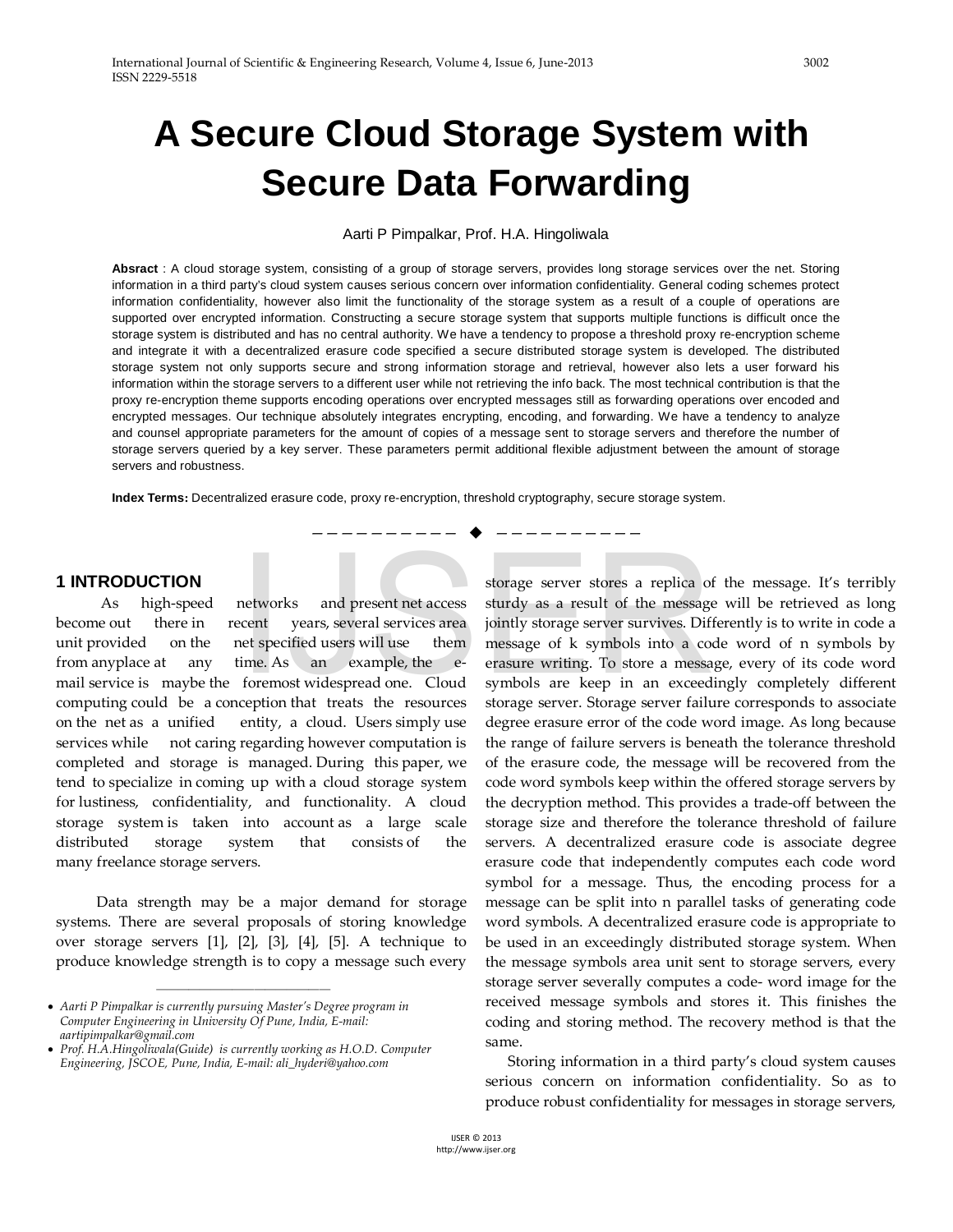a user will encrypt messages by a cryptographic methodology before applying associate erasure code methodology to encode and store messages. Once he needs to use a message, he must retrieve the code word symbols from storage servers, rewrite them, and so rewrite them by mistreatment cryptographic keys. There square measure 3 issues within the on top of simple integration of coding and coding. First, the user should do most computation and the communication traffic between the user and storage servers are high. Second, the user should manage his cryptographic keys. If the user's device of storing the keys is lost or compromised, the safety is broken. Finally, besides information storing and retrieving, it's hard for storage servers to directly support different functions. For instance, storage servers cannot directly forward a user's messages to a different one. The owner of messages should retrieve, decode, and rewrite so forward them to a different user.

 In this paper, we have a tendency to address the matter of forwarding information to a different user by storage servers directly below the command of the information owner. We have a tendency to think about the system model that consists of distributed storage servers and key servers. Since storing cryptologic keys in a very single device is risky, a user distributes his cryptologic key to key servers that shall perform cryptographic functions on behalf of the user. These key servers area unit extremely protected by security mechanisms. To well match the distributed structure of systems, we have a tendency to need that servers severally perform all operations. With this thought, we have a tendency to propose a brand new threshold proxy reencryption theme and integrate it with a secure localized code to make a secure distributed storage system. cryptologic keys in a very single<br>
To provide robust- ness against<br>
cributes his cryptologic key to key<br>
To provide robust- ness against<br>
symptographic functions on behalf of<br>
a sarea unit extremely protected by<br>
different

 The encoding theme supports cryptography operations over encrypted messages and forwarding operations over encrypted and encoded messages. The tight integration of cryptography, encryption, and forwarding makes the storage system expeditiously meet the wants of knowledge robustness, information confidentiality, and information forwarding. Accomplishing the mixing considerately of a distributed structure is difficult. Our system meets the wants that storage servers severally perform cryptography and re encryption and key servers severally perform partial decoding. Moreover, we have a tendency to consider the system in a very a lot of general setting than previous works. This setting permits a lot of versatile adjustment between the quantity of storage servers and robustness.

Our contribution: Assume that there are n distributed storage servers and m key servers within the cloud storage system. A message is split into k blocks and drawn as a vector of k symbols. Our contributions are as follows:

 We have a tendency to construct a secure cloud storage system that supports the perform of secure information forwarding by employing a threshold proxy reencryption theme. The cryptography theme supports decentralized erasure codes over encrypted messages and forwarding operations over encrypted and encoded messages. Our system is extremely distributed wherever storage servers severally encode and forward messages and key servers severally perform partial coding.

## **2 RELATED WORKS**

 We concisely review distributed storage systems, proxy re- encryption schemes, and integrity checking mechanisms.

## **2.1 Distributed Storage Systems**

 At the early years, the Network-Attached Storage (NAS) [6] and the Network File System (NFS) [7] provide extra storage devices over the network such that a user can access the storage devices via network connection. Afterward, many improvements on scalability, robustness, efficiency, and security were proposed [1], [2]. A decentralized architecture for storage systems offers good scalability, because a storage server can join or leave without control of a central authority. To provide robust- ness against server failures, a simple method is to make replicas of each message and store them in different servers. However, this method is expensive as z replicas result in z times of expansion. One way to reduce the expansion rate is to use erasure codes to encode messages [5]. A message is encoded as a code word, which is a vector of symbols, and each storage server stores a code word symbol. A storage server failure is modeled as an erasure error of the stored code word symbol. Random linear codes support distributed encoding, that is, each code word symbol is independently computed. To store a message of k blocks, each storage server linearly combines the blocks with randomly chosen coefficients and stores the code word symbol and coefficients. To retrieve the message, a user queries k storage servers for the stored code word symbols and coefficients and solves the linear system.

#### **2.2 Proxy Re-Encryption Schemes**

 Proxy re-encryption schemes are proposed by Mambo and Okamoto and Blaze et al. [8]. During a proxy reencryption theme, a proxy server will transfer a cipher text under a public key PKA to a new one under another public key PKB by victimization the re-encryption key RKA->B. The server doesn't recognize the plaintext throughout transformation. Ateniese et al. [9] planned some proxy reencryption schemes and applied them to the sharing operate of secure storage systems. In this scheme, messages are 1st encrypted by the owner then keep during a storage server.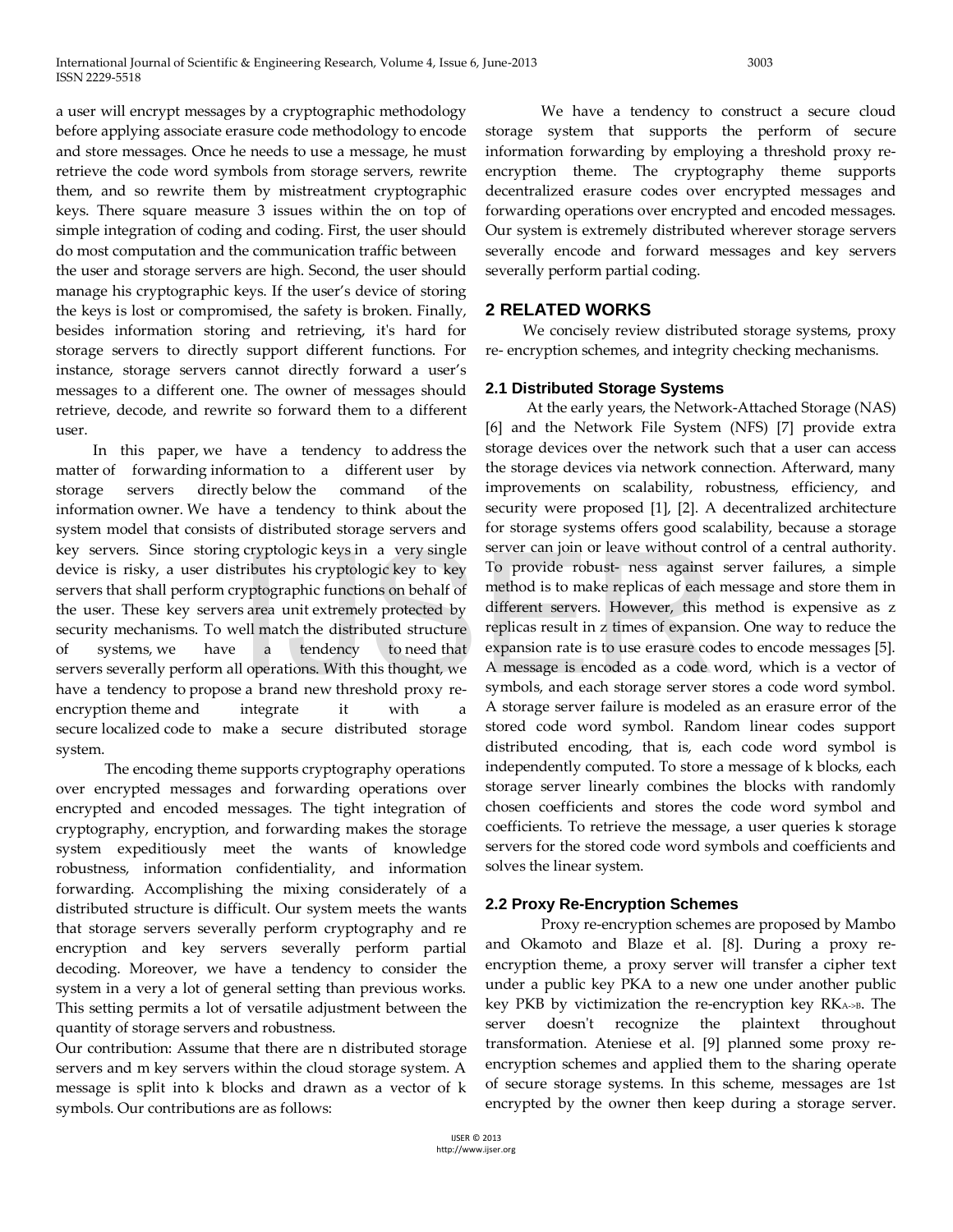Once a user desires to share his messages, he sends a reencryption key to the storage server. The storage server reencrypts the encrypted messages for the approved user. Thus, their system has information confidentiality and supports the information forwarding operates. Our work more integrates encryption, re-encryption, and cryptography specified storage robust- terra firma is reinforced.

 Type-based proxy re-encryption schemes planned by Tang[10] provide a stronger graininess on the granted right of a re encryption key. A user can decide which type of messages and with whom he desires to share during this reasonably proxy re-cryptography schemes. Key-private proxy reencryption schemes square measure planned by Ateniese et al. [11].In a key-private proxy re-encryption theme, given a reencryption key, a proxy server cannot verify the identity of the recipient. This type of proxy re-encryption schemes provides higher privacy guarantee against proxy servers. Though most proxy re-encryption schemes use pairing operations, there exist proxy re-encryption schemes while not pairing [12].

#### **2.3 Integrity Checking Functionality**

 Another vital functionality concerning cloud storage is that the perform of integrity checking. When a user stores information into the storage system, he now not possesses the info at hand. The user might want to see whether or not are properly kept in storage servers. The idea of obvious information possession [13] and therefore the notion of proof of storage [14] are planned. Later, public auditability of keep information is addressed in [15]. However all of them consider the messages within the clear text kind. Example 19 and 50 and 50 and 50 and 50 and 50 and 50 and 50 and 50 and 50 and 50 and 50 and 50 and 50 and 50 and 50 and 50 and 50 and 50 and 50 and 50 and 50 and 50 and 50 and 50 and 50 and 50 and 50 and 50 and 50 and 50

## **3 PROGRAMMERS DESIGN:**

## **3.1 System Model**

 As shown in Fig. 1, our system model consists of users, n storage servers SS1,SS2,...,SSn, and m key servers KS1, KS2,...,KSm. Storage servers give storage services and key servers give key management services. They work severally. Our distributed storage system consists of four phases: system setup, data storage, data forwarding, and data retrieval. These four phases are represented as follows.

 Within the system setup section, the system manager chooses system parameters and publishes them. Every user A is assigned a public-secret key try (PKA,SKA). User A distributes his secret key SKA to key servers specified every key server KSi holds a key share SKAi,  $1 < i < m$ . The key is shared with a threshold t.

 In the data storage phase, user A encrypts his message M and dispatches it to storage servers. A message M is decomposed into k blocks m1,m2,...,mk and has an symbol ID. User A encrypts every block mi into a cipher text Ci and sends

it to v randomly chosen storage servers. Upon receiving cipher texts from a user, every storage server linearly combines them



Fig. 1. System Model for Cloud Storage [16]

with randomly chosen coefficients into a code word image and stores it. Note that a storage server could receive but k message blocks and that we assume that each one storage servers know the value k in advance.

 In the data forwarding phase, user A forwards his encrypted message with an identifier ID stored in storage servers to user B such that B can decrypt the forwarded message by his secret key. To do so, A uses his secret key SKA and B's public key PKB to reckon a re-encryption key  $RK^{\text{ID}}$  A->B so sends  $RK^{\text{ID}}$  A->B to all or any storage servers. Every storage server uses the re-encryption key to re-encrypt its code word image for later retrieval requests by B. Thereencrypted code word symbol is the mixture of cipher texts below B's public key. So as to tell apart re-encrypted code word symbols from intact ones, we tend to decision them original code word symbols and re- encrypted code word symbols, severally.

 Within the information retrieval section, user A requests to retrieve a message from storage servers. The message is either keeps by him or forwarded to him. User A sends a retrieval request to key servers. Upon receiving the retrieval request and executing a correct authentication method with user A, every key server KSi requests u randomly chosen storage servers to induce code word symbols and will partial decryption on the received code word symbols by using the key share SKAi. Finally, user A combines the part decrypted code word symbols to get the initial message M.

**System recovering**. When a storage server fails, a new one is added. The new storage server queries k on the market storage servers linearly combines the received code word symbols as a replacement one and stores it. The system is then recovered.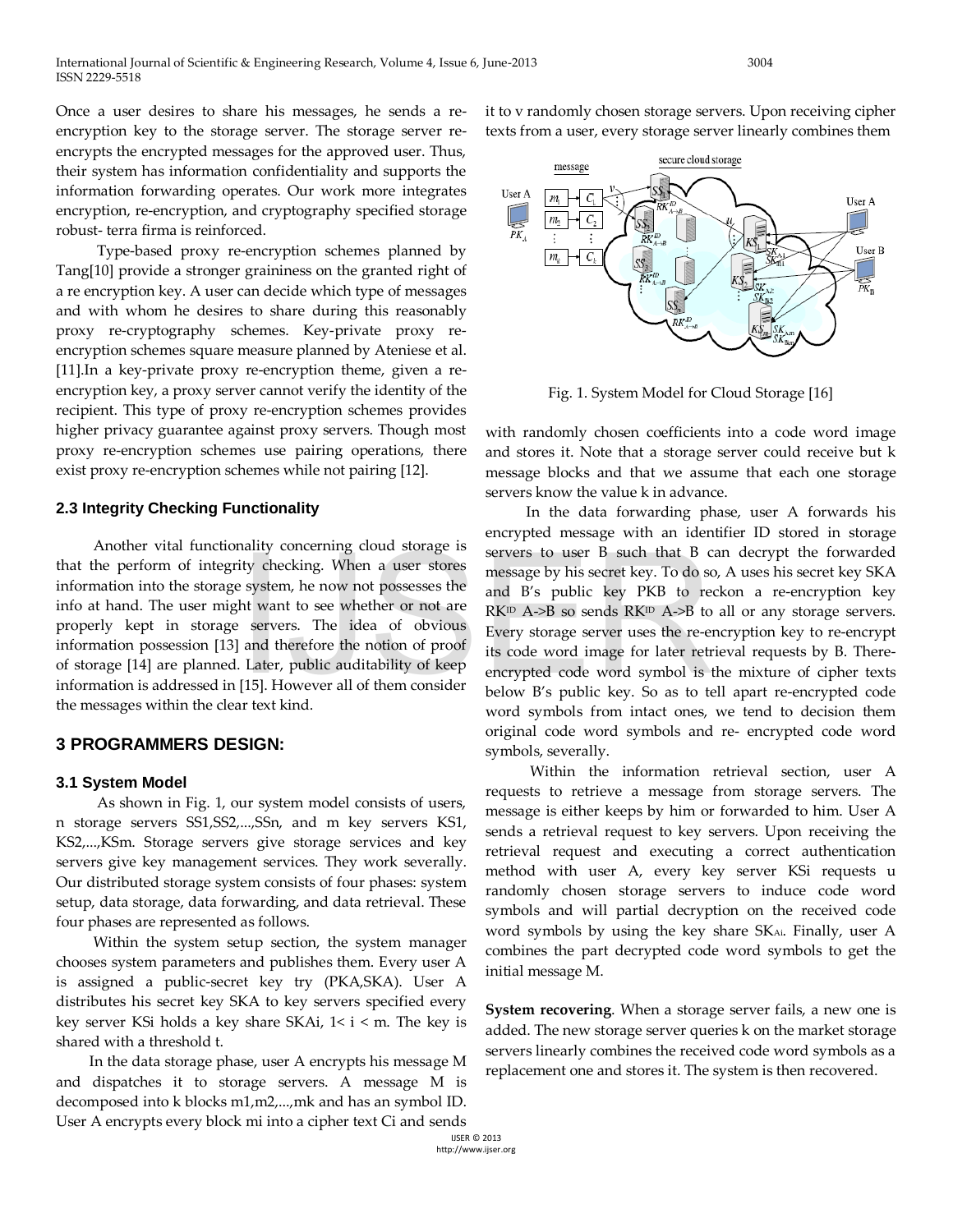## **3.2 Threat Model**

 We consider information confidentiality for each data storage and data forwarding. During this threat model, associate attacker desires to interrupt information confidentiality of a target user. To do so, the attacker colludes with all storage servers, nontarget users, and up to (t -1) key servers. The attacker analyzes keep messages in storage servers, the key keys of nontarget users, and therefore the shared keys keep in key servers. Note that the storage servers store all re-encryption keys provided by users. The attacker might try and generate a replacement re-encryption key from keep re-encryption keys. We tend to formally model this attack by the quality chosen plaintext attack1 of the proxy reencryption theme in a very threshold version, as shown in Fig. 2[16]. The rival C provides the system parameters. Once the aggressor A chooses a target user T, the rival provides him (t – 1) key shares of the key  $SK_T$  of the target user T to model  $(t - 1)$ compromised key servers. Then, the attacker will query secret keys of different users and every one re- encryption keys except those from T to different users. These models compromised nontarget users and storage servers. Within the challenge part, the attacker chooses 2 messages  $M_0$  and  $M_1$ with the identifiers  $ID_0$  and  $ID_1$ , respectively. The challenger throws a random coin b and encrypts the message Mb with T's public key PKT. once obtaining the cipher text from the challenger, the attacker outputs slightly  $b_0$  for guessing  $b$ . during this game, the attacker wins if and providing b'= b. The advantage of the attacker is outlined as  $|\frac{1}{2}$ - Pr[b'= b].

| Challenger                             |                                                                                                                      | Attacker |
|----------------------------------------|----------------------------------------------------------------------------------------------------------------------|----------|
| setup phase                            | parameters<br>target user T                                                                                          |          |
|                                        | $(t-1)$ key shares of $SK_{\tau}$<br>secret key queries (except T)                                                   |          |
| key query phase                        | re-encryption key queries<br>(except T to other user)                                                                |          |
| challenge phase<br>$b \in_{R} \{0,1\}$ | $M_{0}$ , $M_{1}$ , $ID_{0}$ , $ID_{1}$<br>$Enc(PK_{\text{T}}, ID_{\scriptscriptstyle b}, M_{\scriptscriptstyle b})$ |          |
| output phase                           | h'                                                                                                                   |          |
|                                        | Attacker wins if $b' = b$                                                                                            |          |

Fig. 2. Security for choosen Plaintext Attack [16]

 A cloud storage system model within the above is secure if no probabilistic polynomial time attacker wins the sport with a non-negligible advantage. A secure cloud storage system

implies that associate unauthorized user or server cannot get the content of keep messages, and a storage server cannot generate re-encryption keys by himself. If a storage server will generate a re-encryption key from the target user to a different user B, the attacker will win the safety game by re-encrypting the cipher text to B and decrypting the re- encrypted cipher text using the key SKB. Therefore, this model addresses the security of knowledge storage and data forwarding.

#### **3.3 A Straightforward Solution**

 A straightforward solution to supporting the data forwarding perform in a very distributed storage system is as follows: once the owner A desires to forward a message to user B, he downloads the encrypted message and decrypts it by using his secret key. He then encrypts the message by using B's public key and uploads the new cipher text. Once B wants to retrieve the forwarded message from A, he downloads the cipher text and decrypts it by his secret key. The complete information forwarding method wants 3 communication rounds for A's downloading and uploading and B's downloading. The communication cost is linear within the length of the forwarded message. The computation cost is that the decryption and encryption for the owner A, and therefore the decryption for user B. Proxy re-encryption schemes will considerably decrease communication and computation price of the owner [16]. In a very proxy reencryption scheme, the owner's ends are-encryption key to storage servers such that storage servers perform the reencryption operation for him. Thus, the communication cost of the owner is independent of the length of forwarded message and therefore the computation price of re-encryption is taken care of by storage servers. Proxy re-encryption schemes significantly reduce the overhead of the data forwarding function in a very secure storage system. From the state of the decryption and encryptial relations 2 messages  $M_0$  and  $M_1$  therefore the decryption for use of the D<sub>1</sub>, respectively. The challenger schemes will considerably decretively the message  $M_0$  with

#### **4 Constructions of Secure Cloud Storage Systems**

 We use a threshold proxy re-encryption theme with multiplicative homomorphic property. An encryption theme is multiplicative homomorphic if it supports a bunch operation ʘ on encrypted plaintexts while not decryption

 $D$  (SK, E (PK, m1)  $\Theta$  E (PK, m2)) = m1. m2

 Where E is that the encryption perform, D is that the decryption perform, and (PK,SK) may be a pair of public key and secret key. Given 2 coefficients g1 and g2, 2 message symbols M1 and m2 will be encoded to a code word symbol  $m1<sup>g1</sup>$  one m2 $s<sup>2</sup>$  within the encrypted type

 $C = E (PK, m1)$  g1  $O E (PK, m2)$  g2 = E (PK, m1 g1. m2 g2),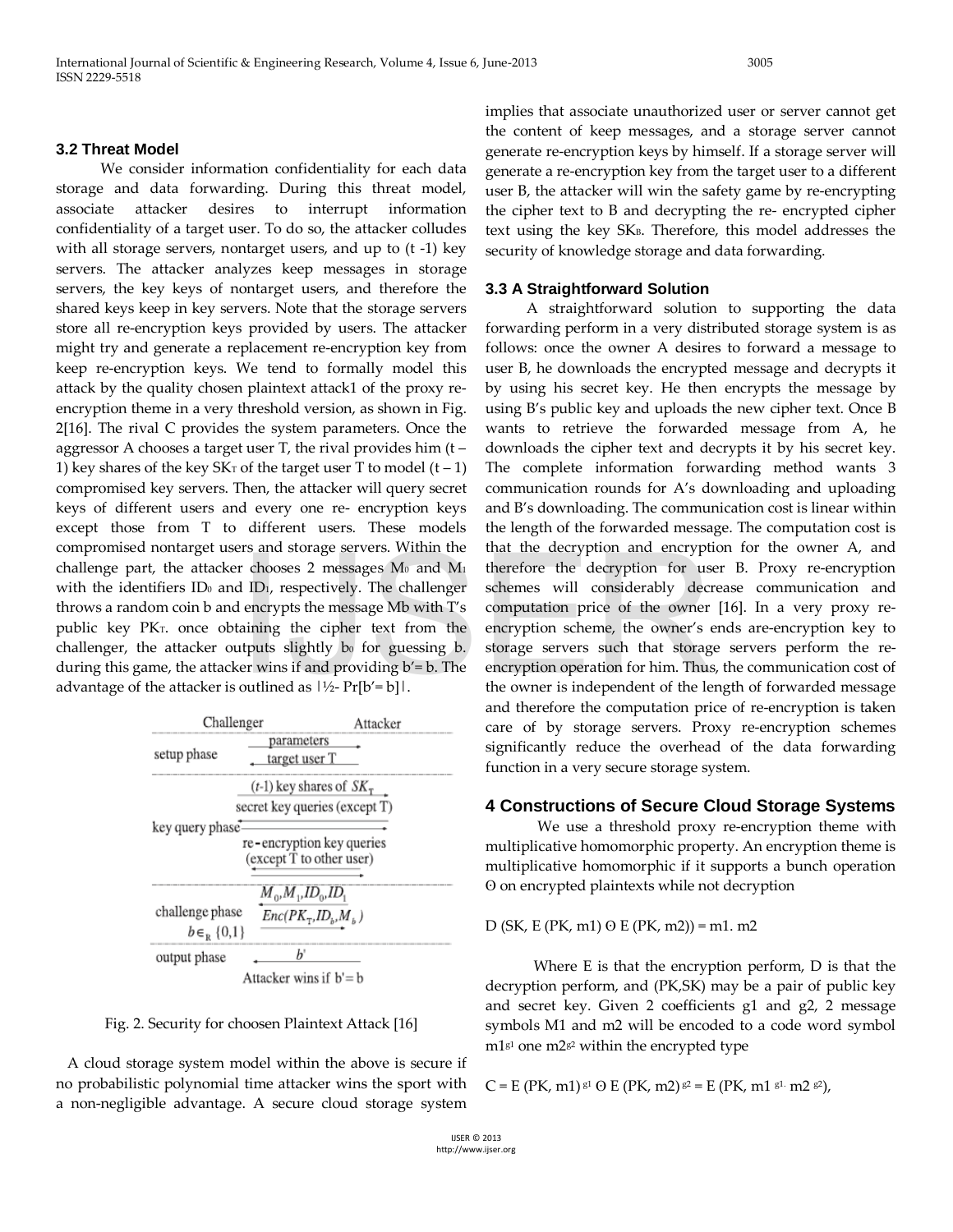Thus, a multiplicative homomorphic encr1yption theme supports the encoding operation over encrypted messages. We then convert a proxy re-encryption theme with multiplicative homomorphic property into a threshold version. A key's secret is shared to key servers with a threshold value t via the Shamir secret sharing theme, wherever  $t \geq k$ . In our system, to decrypt for a group of k message symbols, every key server severally queries two storage servers and part decrypts 2 encrypted code word symbols. As long as t key servers are offered, k code word symbols are obtained from the part decrypted cipher texts.

## **4.1 A Secure Cloud Storage System with Secure Forwarding**

As described in Section 3.1, there are four phases of our storage system.

**System setup.**

The algorithm SetUp $(1^T)$  generates the system parameters  $\mu$ . A user uses KeyGen $(\mu)$  to come up with his public and secret key pair and ShareKeyGen() to share his secret key to a group of m key servers with a threshold t, wherever  $k \leq t \leq m$ . The user locally stores the third component of his secret key.

#### **Data storage.**

 When user A desires to store a message of k blocks m1,m2,...,mk with the symbol ID, he computes the identity token  $T= h^{f(a3, ID)}$ and performs the encryption rule Enc() on T and k blocks to get k original cipher texts C1,C2,...,Ck. a creative cipher text is indicated by a leading bit  $b = 0$ . User A sends every cipher text Ci to v arbitrarily chosen storage servers. A storage server receives a group of original cipher texts with a similar identity token T from A. once a cipher text Ci isn't received, the storage server inserts  $C_i = (0,1,T,1)$  to the set. The special format of

 $(0,1,T,1)$ could be a mark for the absence of C<sub>i</sub>. The storage server performs Encode() on the set of k cipher texts and stores the encoded result (code word symbol).

## **Data forwarding.**

 User A desires to forward a message to a different user B. He desires the first element a1 of his secret key. If A doesn't possess a1, he queries key servers for key shares. Once at least t key servers respond, A recovers the primary element a1 of the secret key SKA via the KeyRecover() algorithm. Let the symbol of the message be ID. User A computes the reencryption key RK<sup>ID</sup> A>B via the ReKeyGen() algorithm and firmly sends the re- encryption key to every storage server. By

using  $RK^{ID}$  A->B, a storage server re-encrypts the first code word image C0 with the symbol ID into a re-encrypted code word image  $C00$  via the ReEnc() rule such  $C''$  is decryptable by using B's secret key. A re-encrypted code word image is indicated by the leading bit b=1. Let the public key PKB of user B be  $(g^{b1, h^{b2}})$ .

## **Data retrieval.**

 There are 2 cases for the info retrieval section. The primary case is that a user A retrieves his own message. When user A wants to retrieve the message with the symbol ID, he informs all key servers with the identity token T. A key server 1st retrieves original code word symbols from u arbitrarily chosen storage servers then performs partial decryption ShareDec() on each retrieved original code word symbol C0.The result of partial decryption is termed a partly decrypted code word image. The key server sends the partially decrypted code word symbols and therefore the coefficients to user A. when user A collects replies from at least t key servers and at least k of them are originally from distinct storage servers, he executes Combine() on the t part decrypted code word symbols to recover the blocks m1,m2,...,mk. The second case is that a user B retrieves a message forwarded to him. User B informs all key servers directly. the gathering the collection elements are an equivalent because the 1st case except that key servers retrieve re-encrypted code word symbols and perform partial decryption ShareDec() on reencrypted code word symbols. EVEN with a direction of decrypted code word symbols<br>
in 1,m2,...,mk. The second case is<br>
message forwarded to him. User<br>
directly. the gathering the col-<br>
equivalent because the 1st case exc<br>
re-encrypted code word symbo

## **5 Methods and Results:**

 We have implemented following modules according to the given details

## **5.1 Cloud Data Storage Module**

 In Admin Module the admin will login to provide his username and password. Then the server setup methodology is often opened. In server setup method the admin 1st set the remote servers Ip-address for send that Ip-address to the receiver. Then the server will skip the method to activate or Dis-activate the method. For activating the process the storage server will show the Ip-address. For Dis-activating the process the storage server cannot show the Ip-address. These details are often viewed by clicking the key server. The activated Ipaddresses are keep in available storage server. By clicking the offered storage server button we will view the presently offered Ip-addresses.

## **5.2 Data Encryption Module**

 In cloud login module the user will login his own details. If the user cannot have the account for that cloud system 1st the user will register his details for using and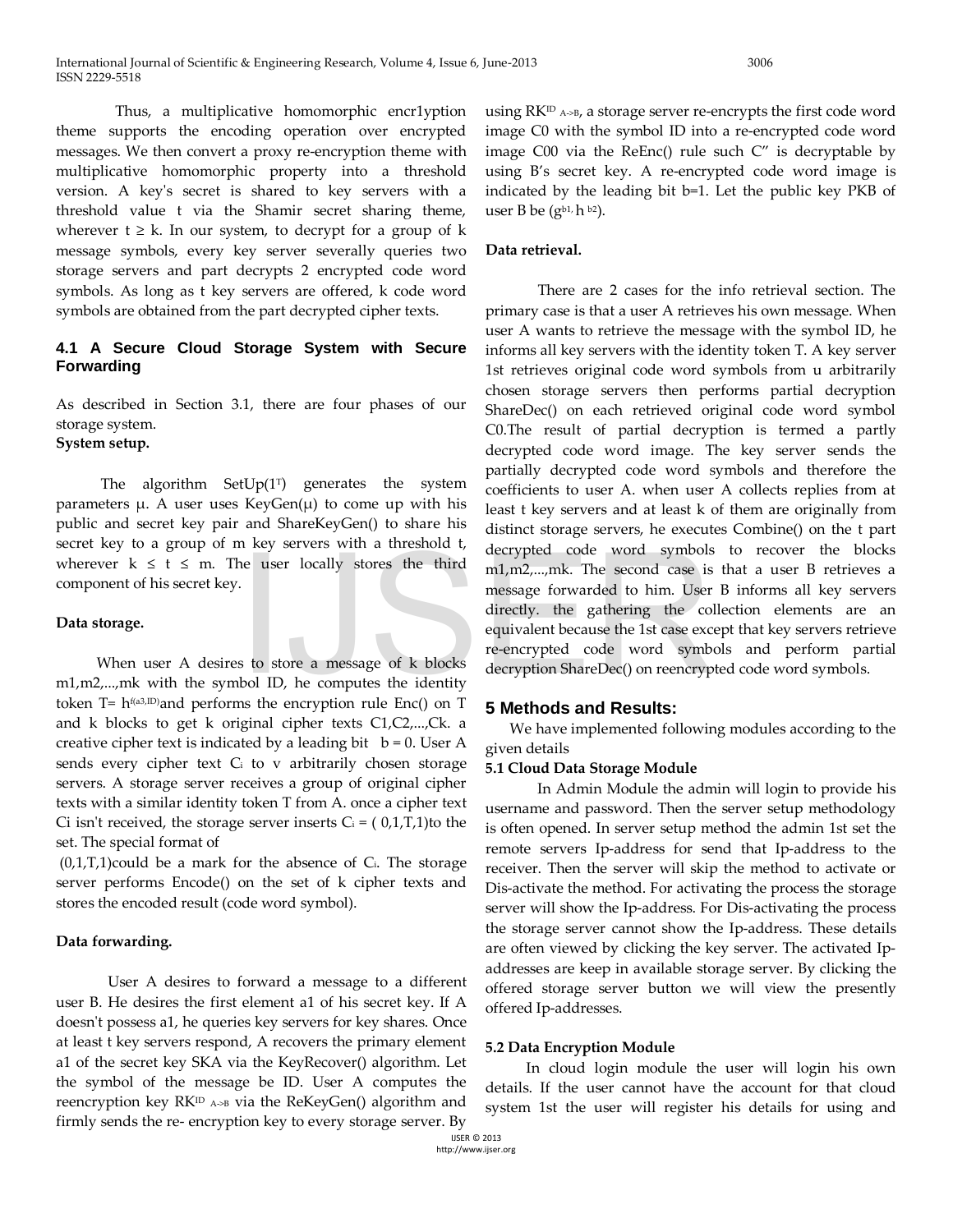entering into the cloud system. The Registration method details are Username, Email, and password, make sure password, date of birth, gender and additionally the situation. After coming into the registration method the main points may be keep in information of the cloud system. Then the user needs to login to offer his corrected username and password the code needs to be send his/her E-mail. Then the user can move to open his account and consider the code that may be generated from the cloud system.

 In transfer Module the new folder is produce for storing the files. In folder creation method the cloud system could raise one question for that user. The user should answer the question and should keep in mind that declares any usage. Then enter the folder name for produce the folder for that user. In file transfer method the user needs to select one file from browsing the system and enter the transfer choice. Now, the server from the cloud will offer the encrypted type of the uploading file.

#### **5.3 Data Forwarding Module**

 In forward module initial we will see the storage details for the uploaded files. When click the storage details choice we will see the file name, question, answer, folder name, forward price (true or false), forward E-mail. If the forward column show the forwarded price is true the user cannot forward to a different person. If the forward column show the forwarded price is fake the user will forward the file into another person. In file forward processes contains the chosen file name, Email address of the forwarder and enter the code to the forwarder. Now, another user will check his account properly and consider the code forwarded from the previous user. Then this user has login to the cloud system and to see the receive details. In receive details the forwarded file is gift then the user can go to the transfer method. France toward and extremely contact the providence of the presence of the presence of the server of the user cannot forward to a cloud storage system that gives a ward column show the forwarded and secure data forwarding p

## **5.4 Data Retrieval Module**

 In download module contains the subsequent details. There are username and file name. First, the server method will be run which implies the server will be connected with its specific client. Now, the client needs to download the file to download the file key. In file key downloading method the fields are username, filename, question, answer and also the code. Currently clicking the transfer possibility the client will view the encrypted key. Then using that key the client will read the file and use that file suitably.

## **5.5 Advantages**

Our system provides following advantages,

1) It provides robustness of data, confidentiality and data forwarding using combination of encoding,

encryption and forwarding which makes an efficient system.

- 2) Encoding and re-ecryption are performed independently by storage servers and partial decryption is performed by key servers.
- 3) It is flexible for the no of storage servers and its robustness.
- 4) While user login an additional image login will be provided to user to provide an extra security.
- 5) Instead of blocking a particular user an IP blocking method can be used to provide login to original user.

## **5 DISCUSSIONS AND CONCLUSION**

 In this paper, we tend to think about a cloud storage system consists of storage servers and key servers. We integrate a new proposed threshold proxy re-encryption theme and erasure codes over exponents. The threshold proxy re- encryption theme supports encoding, forwarding, and partial decryption operations in a very distributed manner. To decrypt a message of k blocks that are encrypted and encoded to n code word symbols, every key server only must partly decipher 2 code word symbols in our system. By using the threshold proxy re-encryption theme, we present a secure cloud storage system that gives secure information storage and secure data forwarding practicality during a decentralized structure. Moreover, every storage server severally performs encoding and re-encryption and every key server severally perform partial decryption. Our storage system and a few new planned content available file systems and storage system [17] are extremely compatible. Our storage servers act as storage nodes in a very content available storage system for storing content available blocks. Our key servers act as access nodes for providing a front-end layer like a conventional filing system interface. Additional study on careful cooperation is needed.

## **REFERENCES**

[1] J. Kubiatowicz, D. Bindel, Y. Chen, P. Eaton, D. Geels, R. Gummadi, S. Rhea, H. Weatherspoon, W. Weimer, C. Wells, and B. Zhao, "Oceanstore: An Architecture for Global-Scale Persistent Storage," Proc. Ninth Int'l Conf. Architectural Support for Programming Languages and Operating Systems (ASPLOS), pp. 190-201, 2000.

[2] P. Druschel and A. Rowstron, "PAST: A Large-Scale, Persistent Peer-to-Peer Storage Utility," Proc. Eighth Workshop Hot Topics in Operating System (HotOS VIII), pp. 75-80, 2001.

[3] A. Adya, W.J. Bolosky, M. Castro, G. Cermak, R. Chaiken, J.R. Douceur, J. Howell, J.R. Lorch, M. Theimer, and R. Wattenhofer, "Farsite: Federated, Available, and Reliable Storage for an Incompletely Trusted Environment," Proc. Fifth Symp. Operating System Design and Implementation (OSDI), pp. 1- 14, 2002.

[4] A. Haeberlen, A. Mislove, and P. Druschel, "Glacier: Highly Durable, Decentralized Storage Despite Massive Correlated Failures," Proc. Second